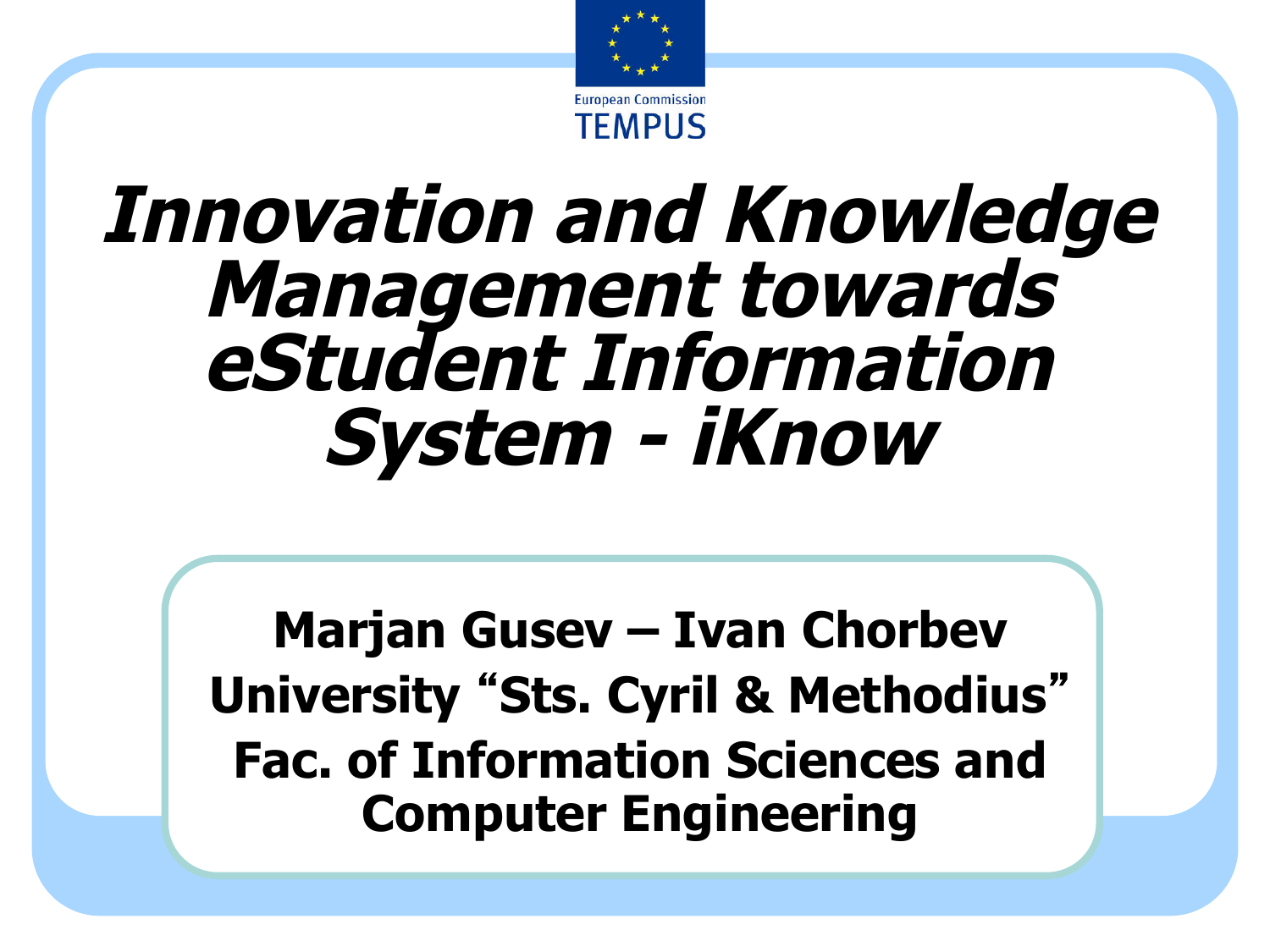

# **Software project**

• To develop a solution for electronic student services and electronic enrollment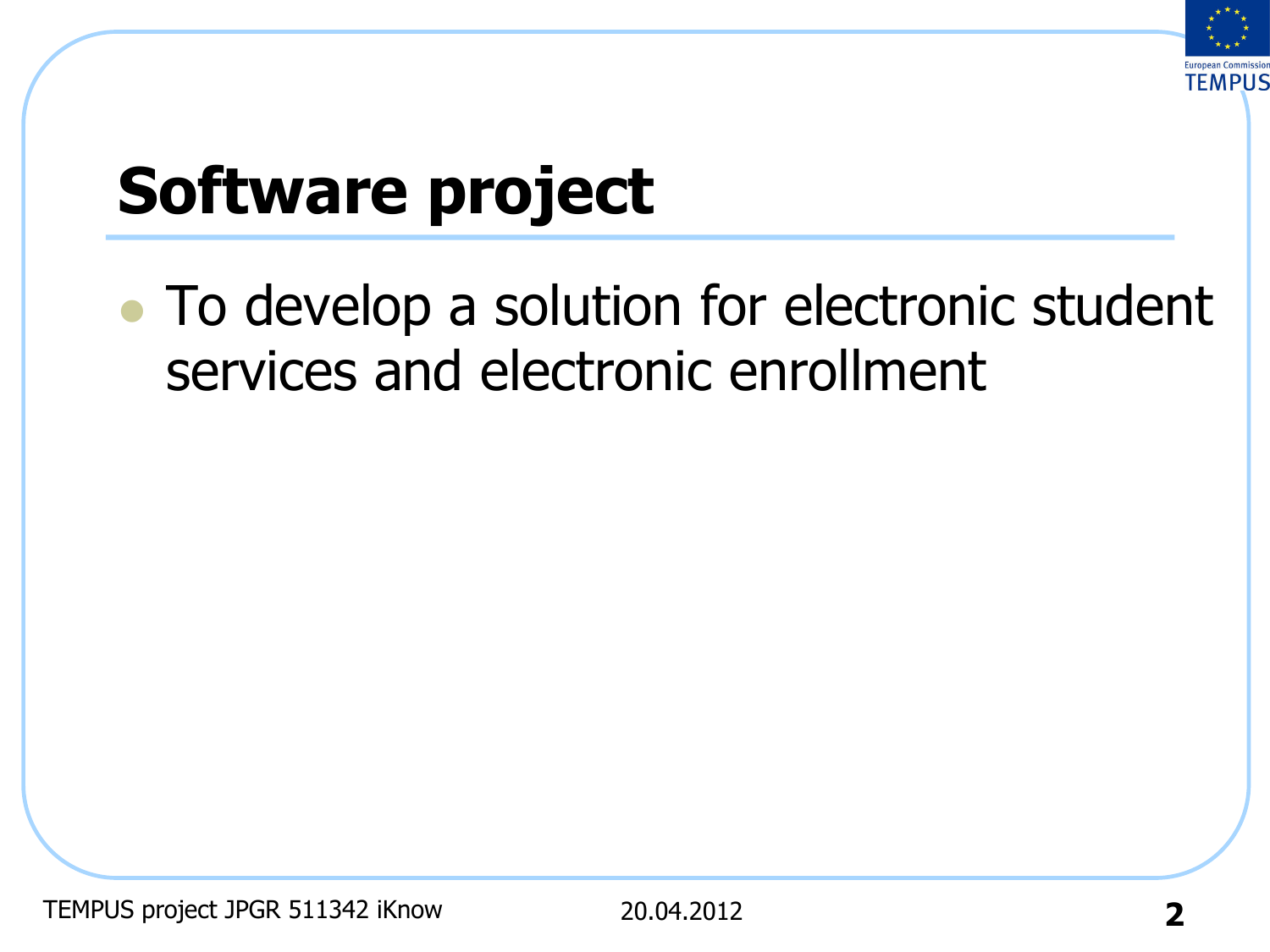

# **Agile development**

- Usage of electronic workflow system to:
- declare and report new functionalities
- analyze their fulfillment
- keep track of activities
- actively participate in production
- <sup>l</sup> communication between customers and developers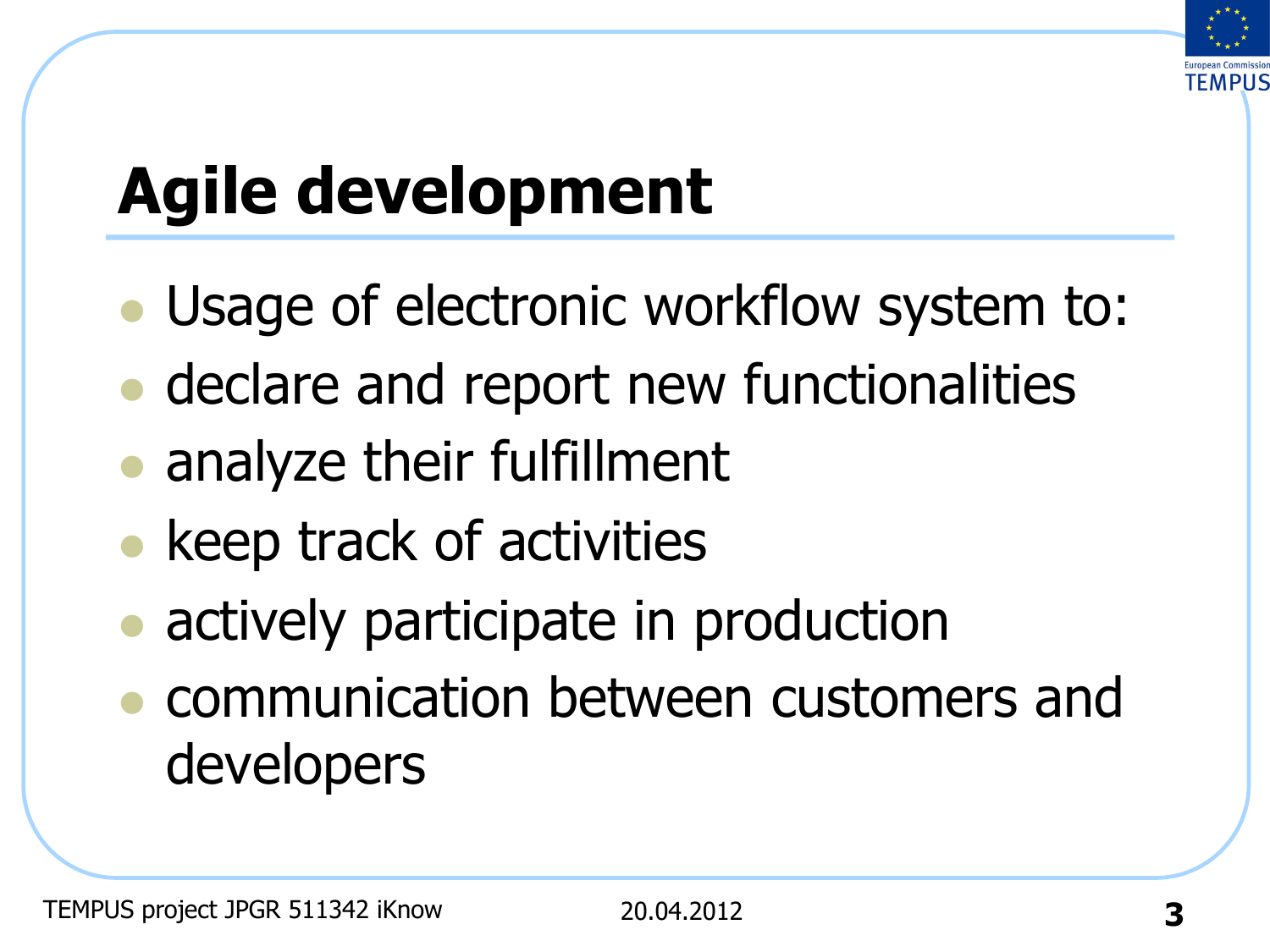

# **Agile development**

- Tool for incremental and iterative software development
- Requirements well specified and improved during delivery
- Each requirement is specified as missing functionality in the bug reporting system
- New additions and improvements added as new bugs or comments when rejecting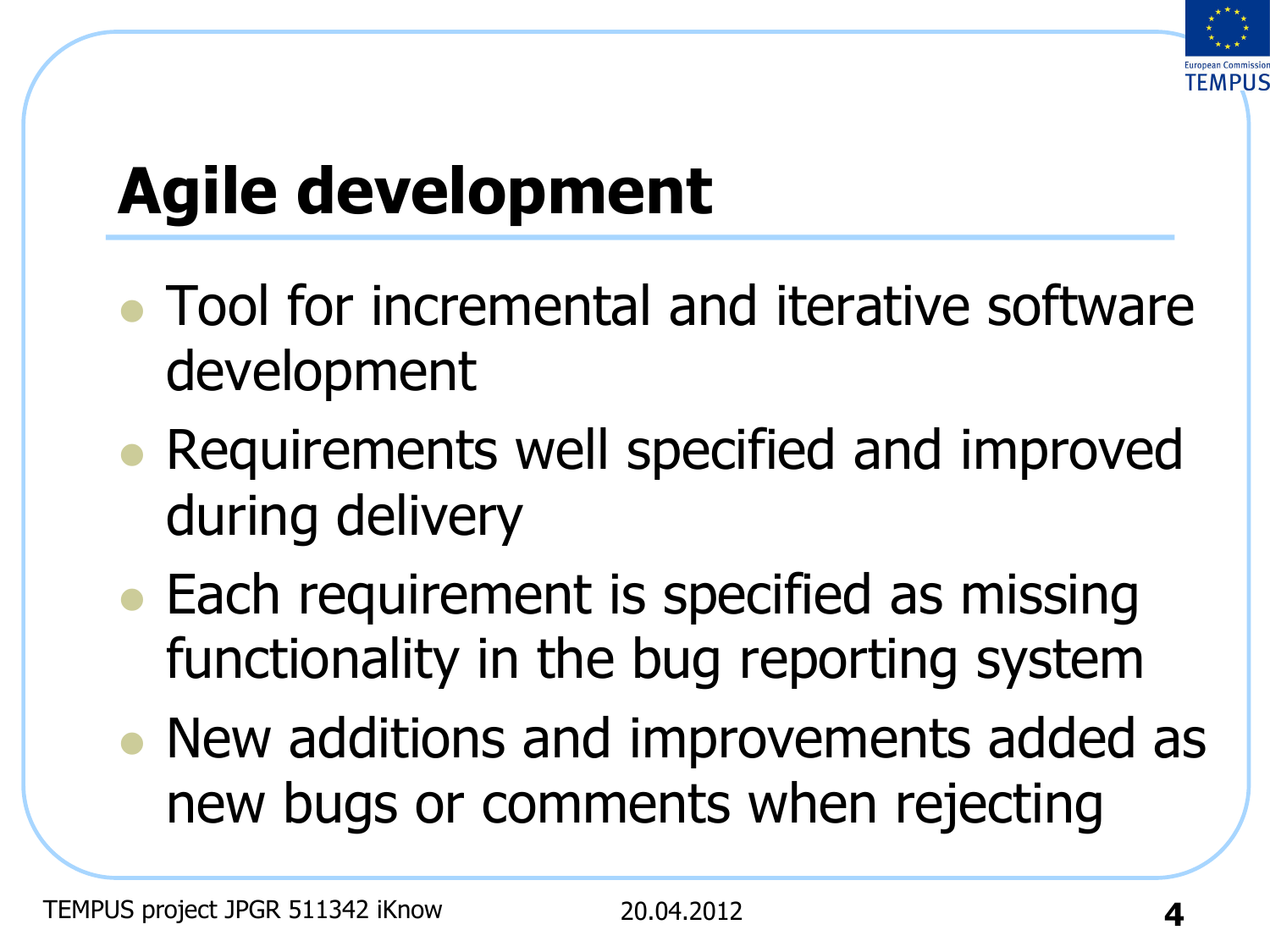

# **Communication**

- Each activity is tracked by both parties: customers and developers
- Comments are given upon each activity
- An overview of all comments for each functionality can be easily listed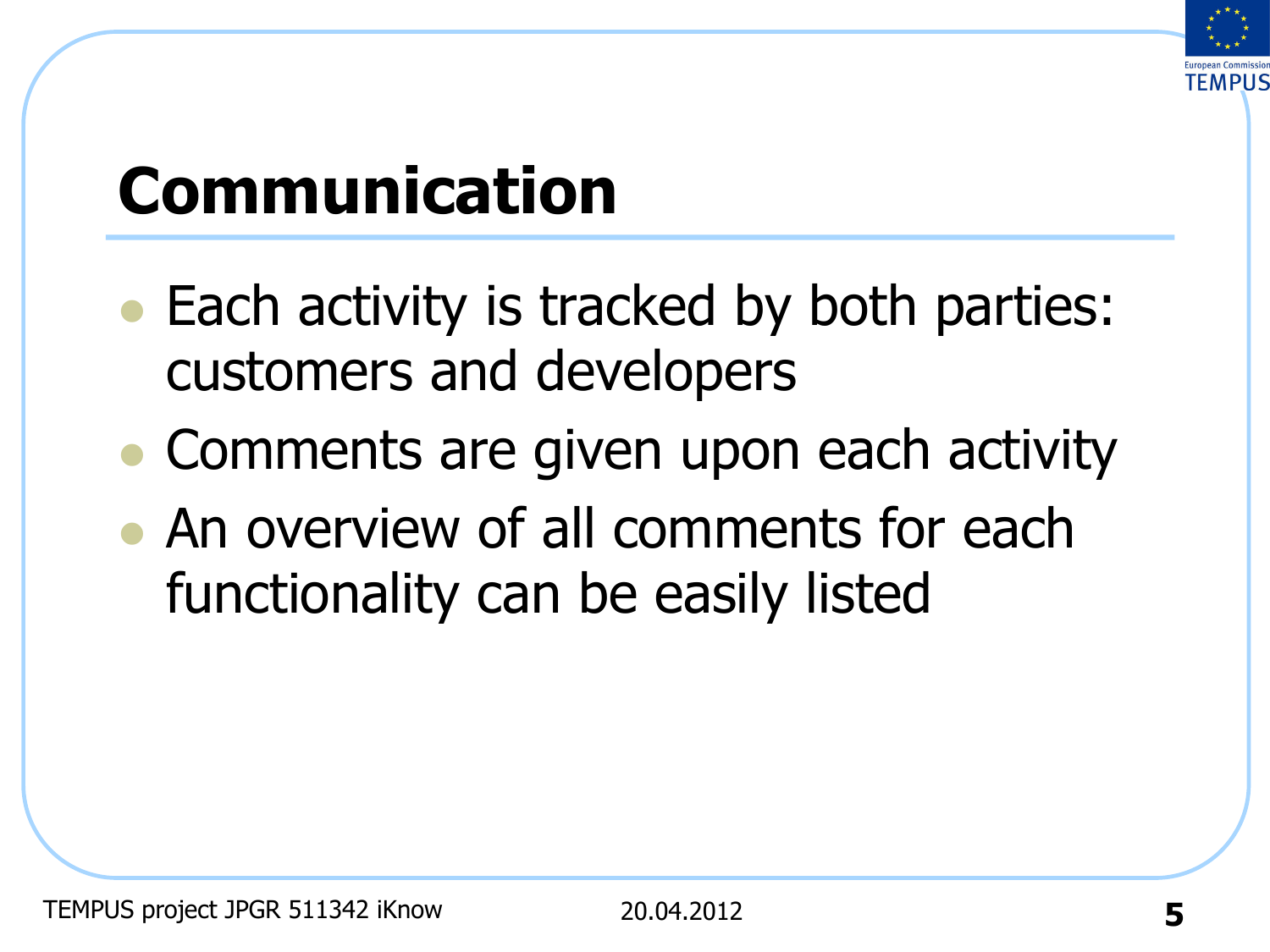

# **State Transitions**

- New declare functionality (bug)
- $\bullet$  Pending developers opened it
- $\bullet$  In progress it is being solved
- Resolved  $-$  developers think it is solved
- Rejected customers think needs more
- $\bullet$  Closed approved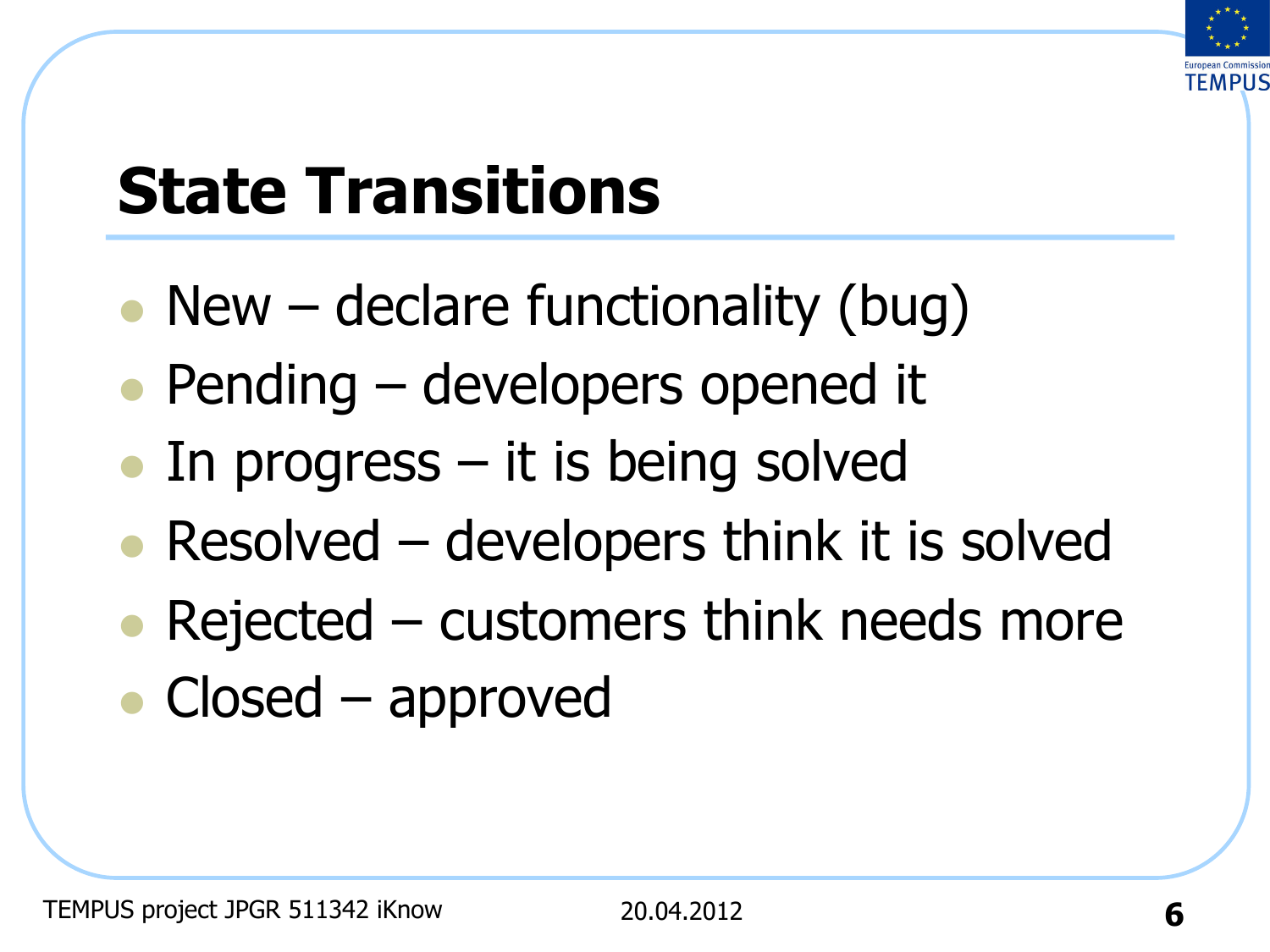

## **Two projects**

- $\bullet$  iKnow 1 enrollment software
- $\bullet$  iKnow 2 student services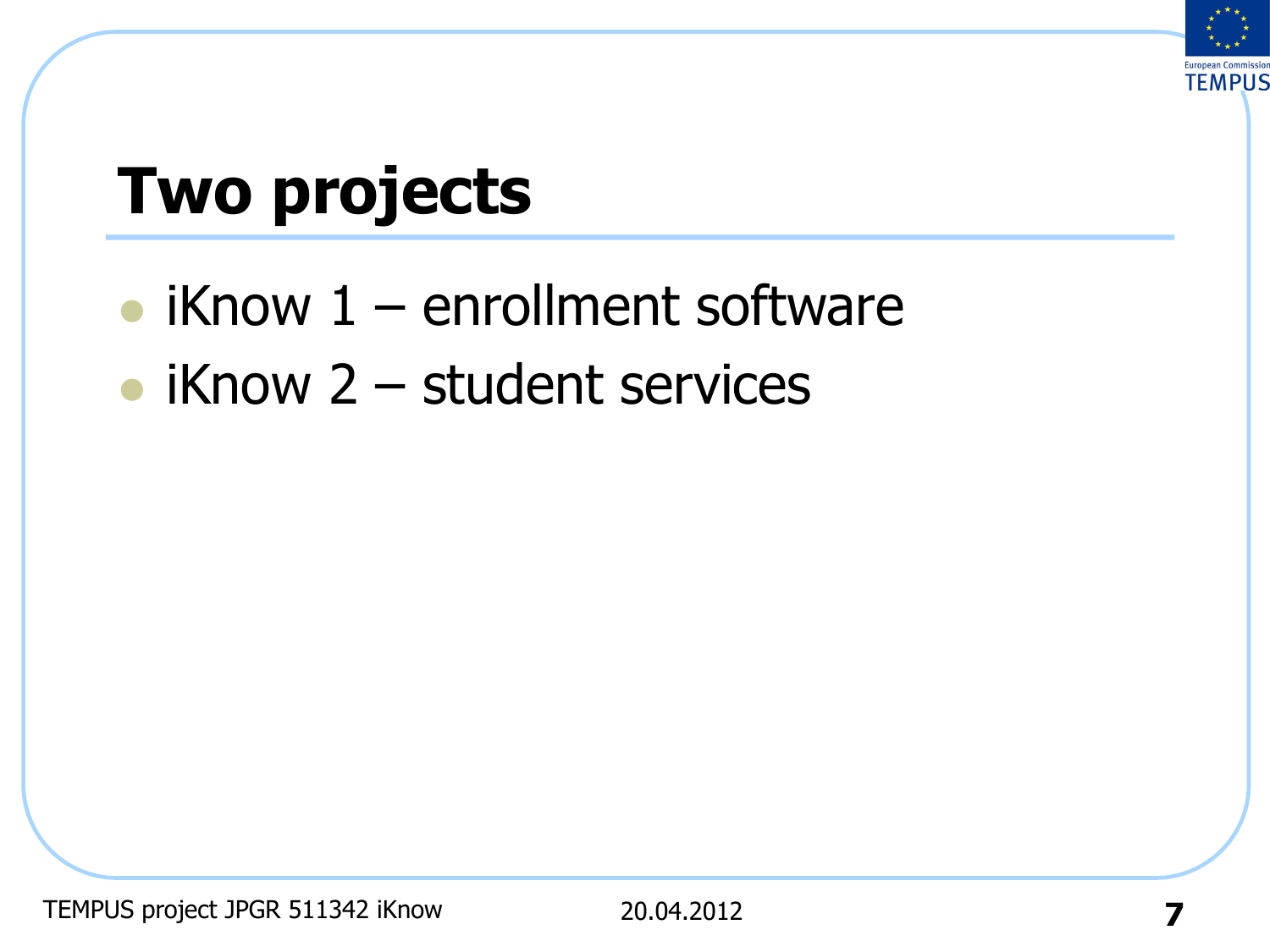

# **Status iKnow 1 – 20 April 2012**

- 384 bugs
- $\bullet$  17 new
- 13 pending
- 5 in progress
- 329 closed
- 20 rejected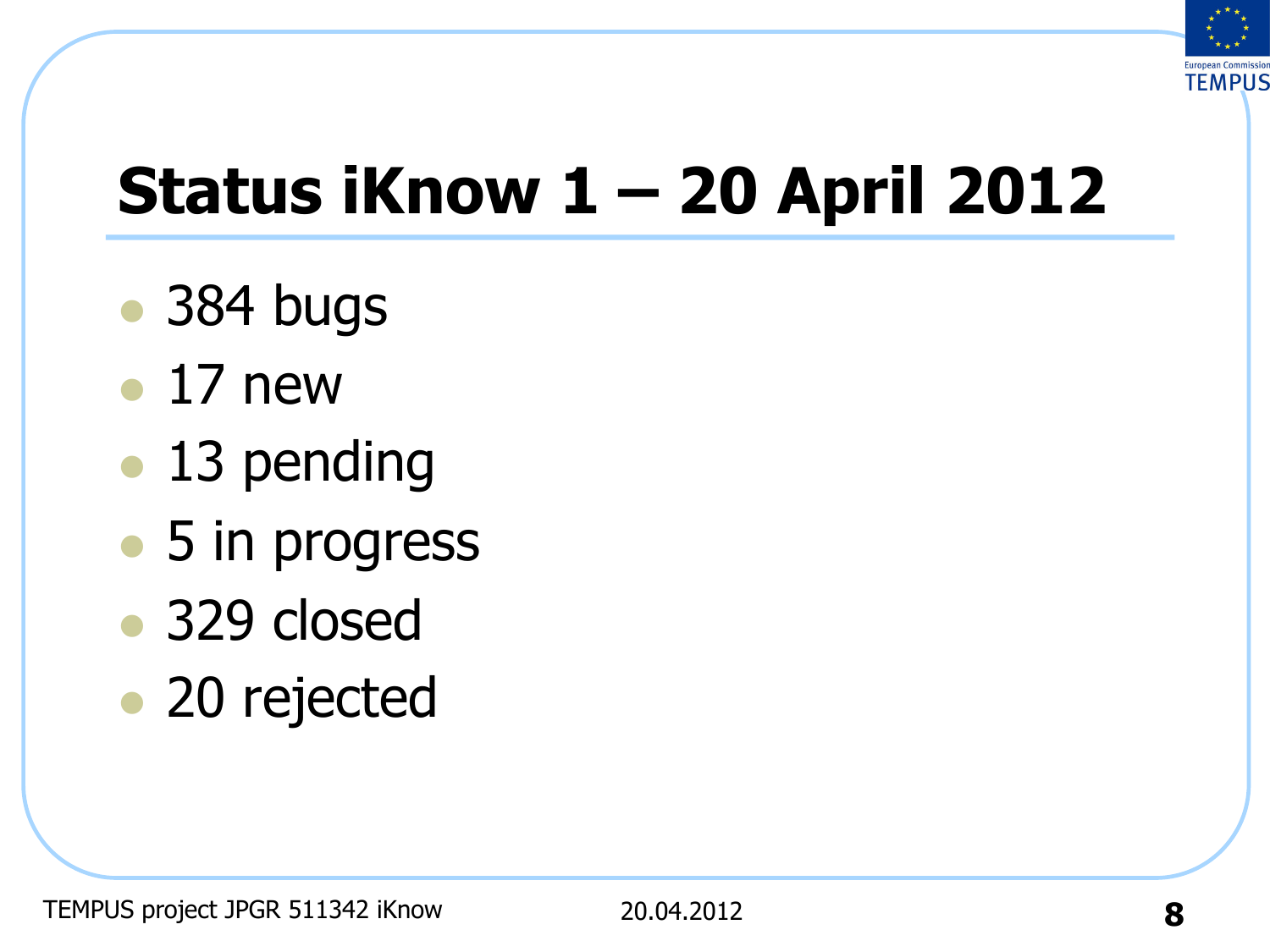

# **Status iKnow 2 – 20 April 2012**

- l 1006 reported bugs
- $\bullet$  9 new
- l 1 pending
- 99 in progress
- 121 resolved
- 774 closed
- 2 rejected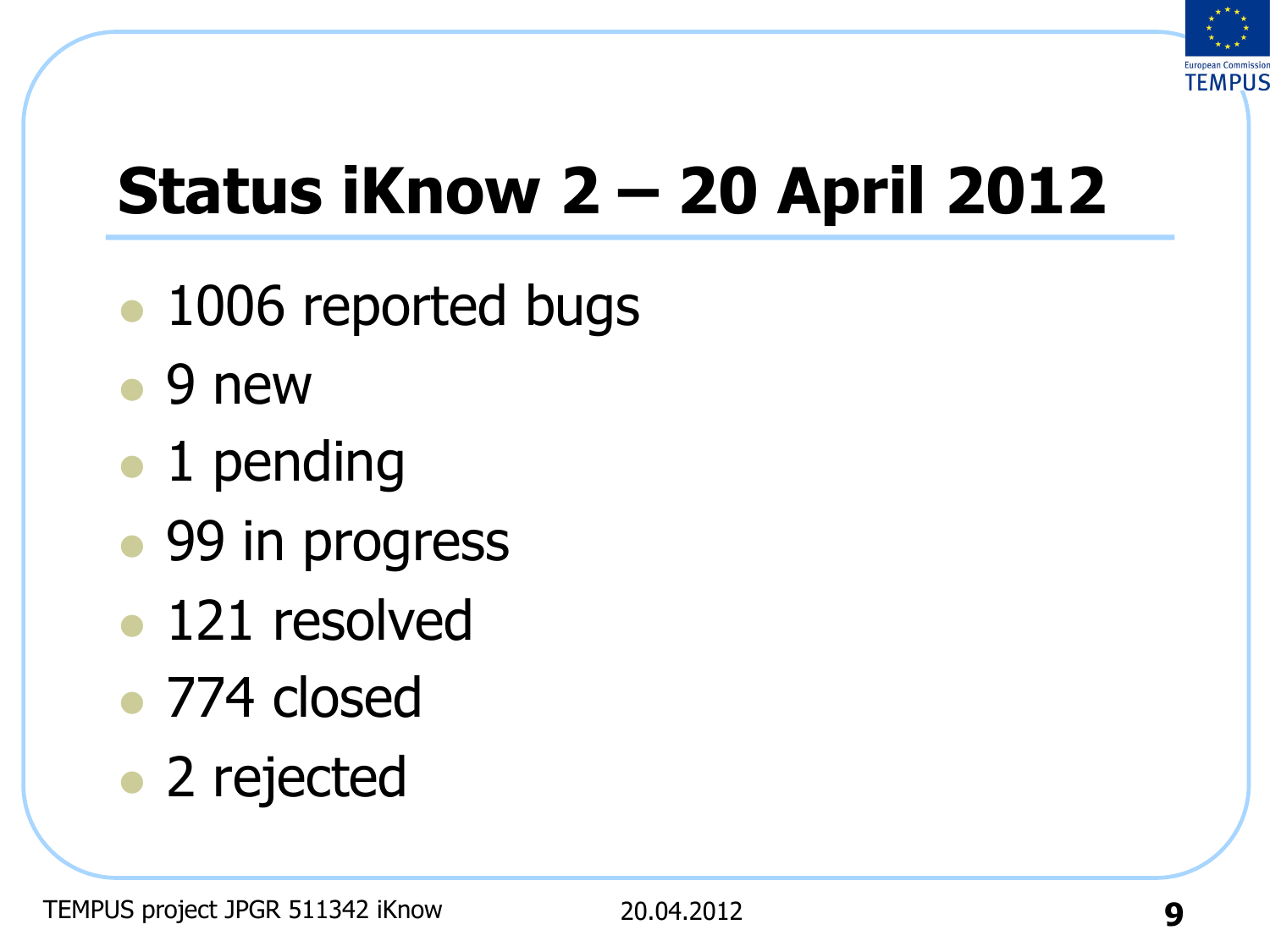

## **Test cases – iKnow 1**

- 88 test cases generated
- 27 signed off
- 38 approved and published
- 23 published and archived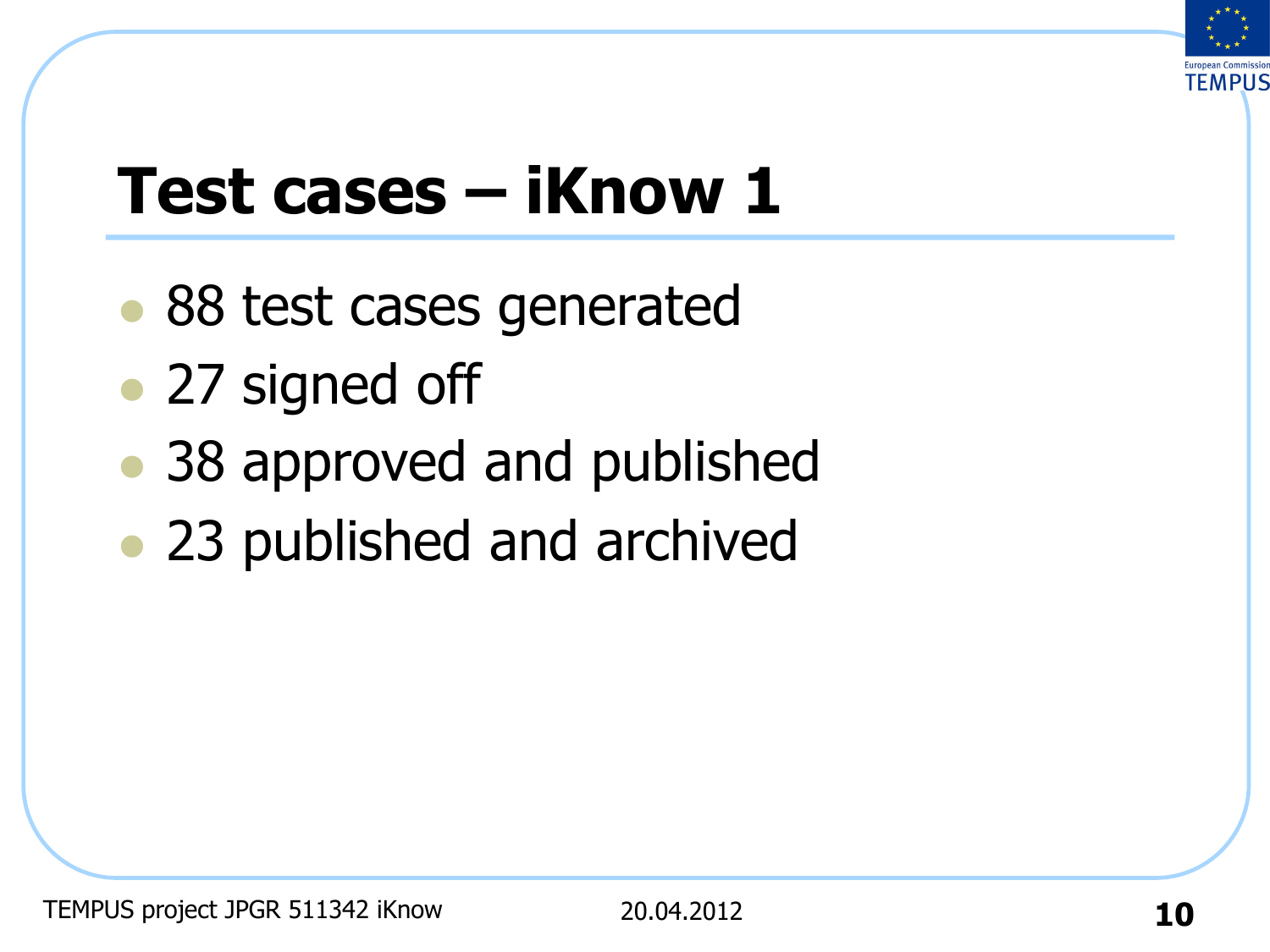

#### **Test case – iKnow 1**

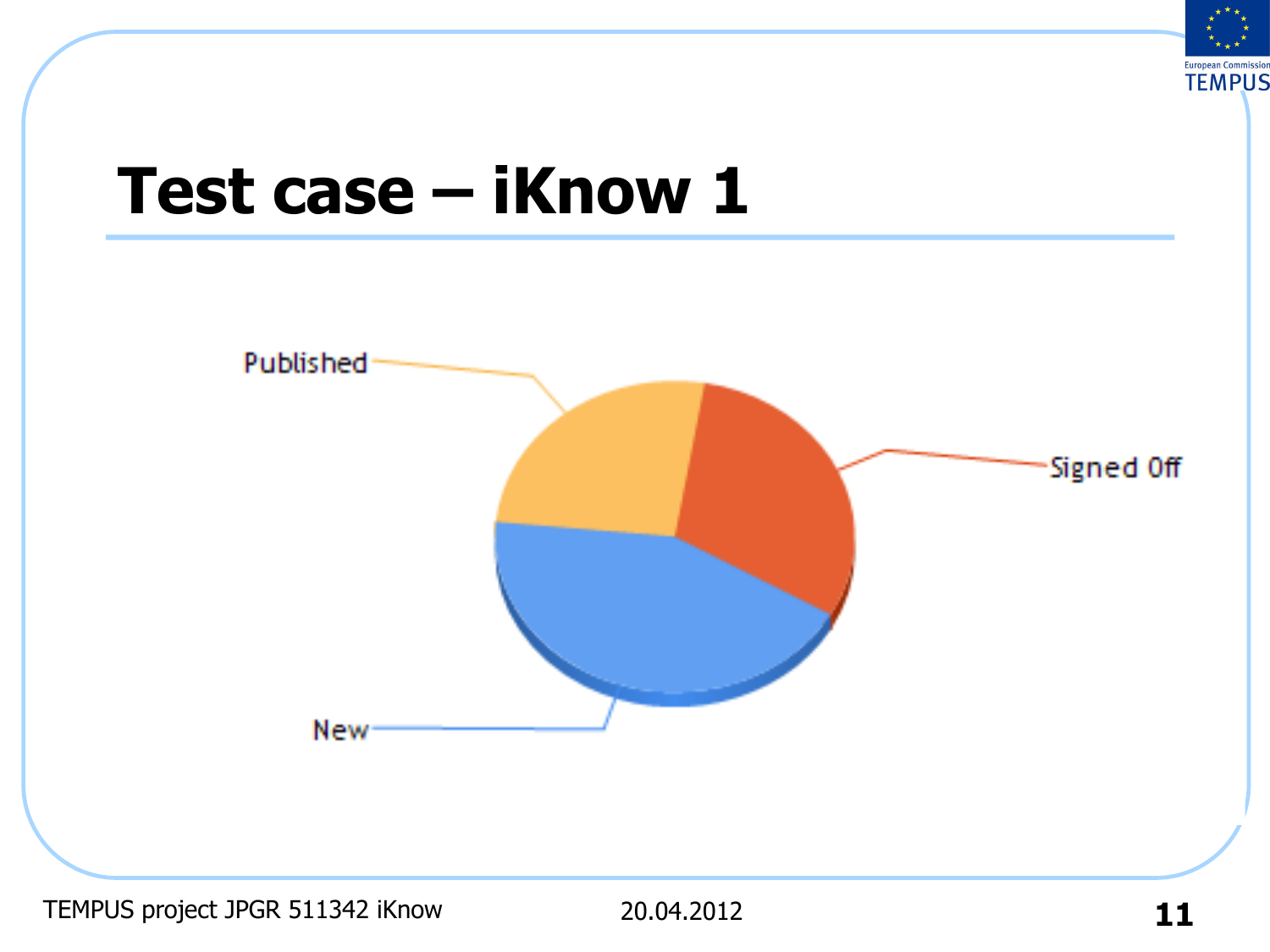

## **Test Cases Executions for iKnow 1**

- 88 test cases
- 99 traces of executions
- $\cdot$  49 successful
- 50 failed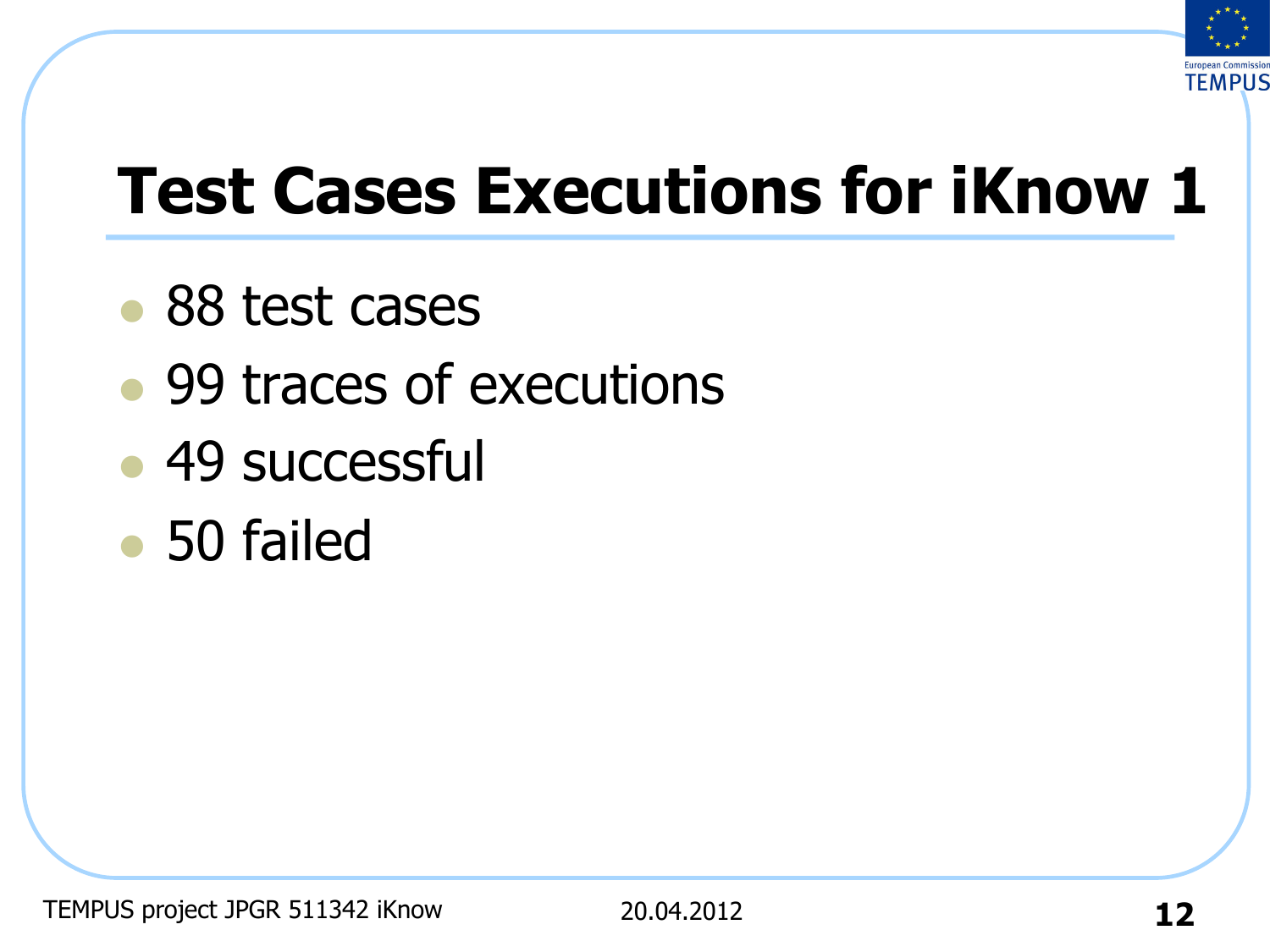

#### **Test cases – iKnow 1 modules**

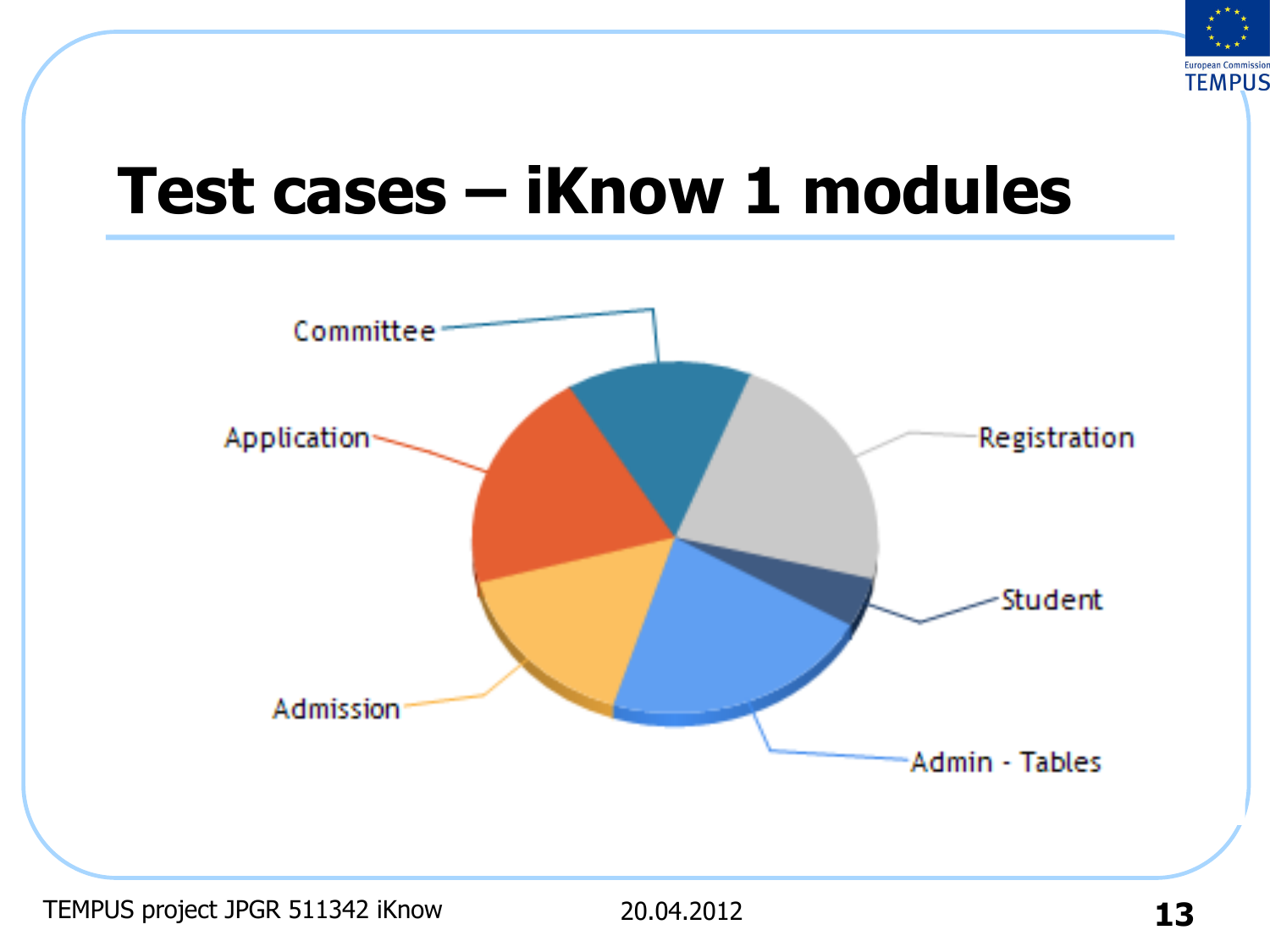

#### **Statistics – who performed**

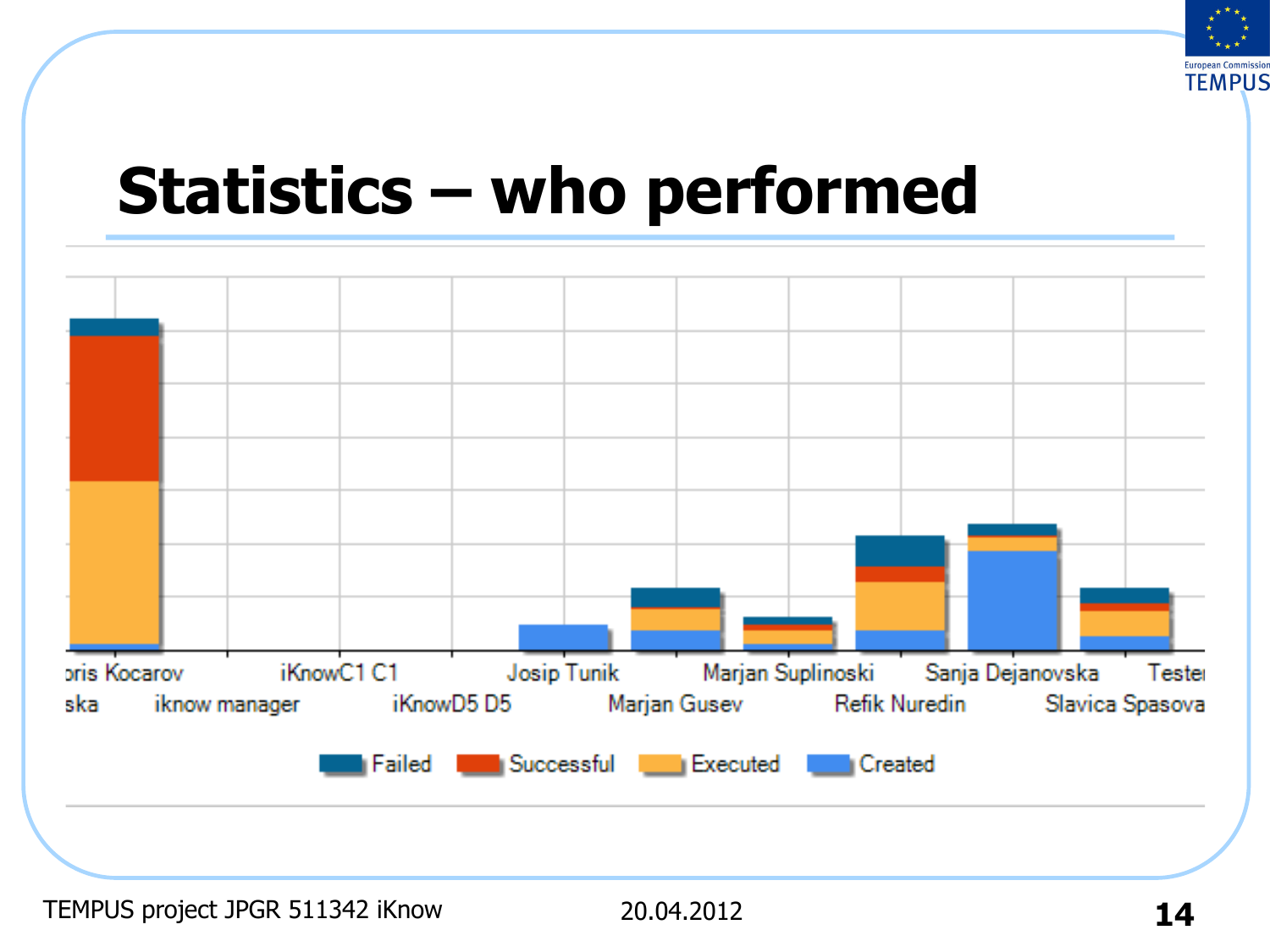

# **Test cases – iKnow 2**

- $\bullet$  373 test case
- 95 new published
- 213 published and archived
- 105 signed off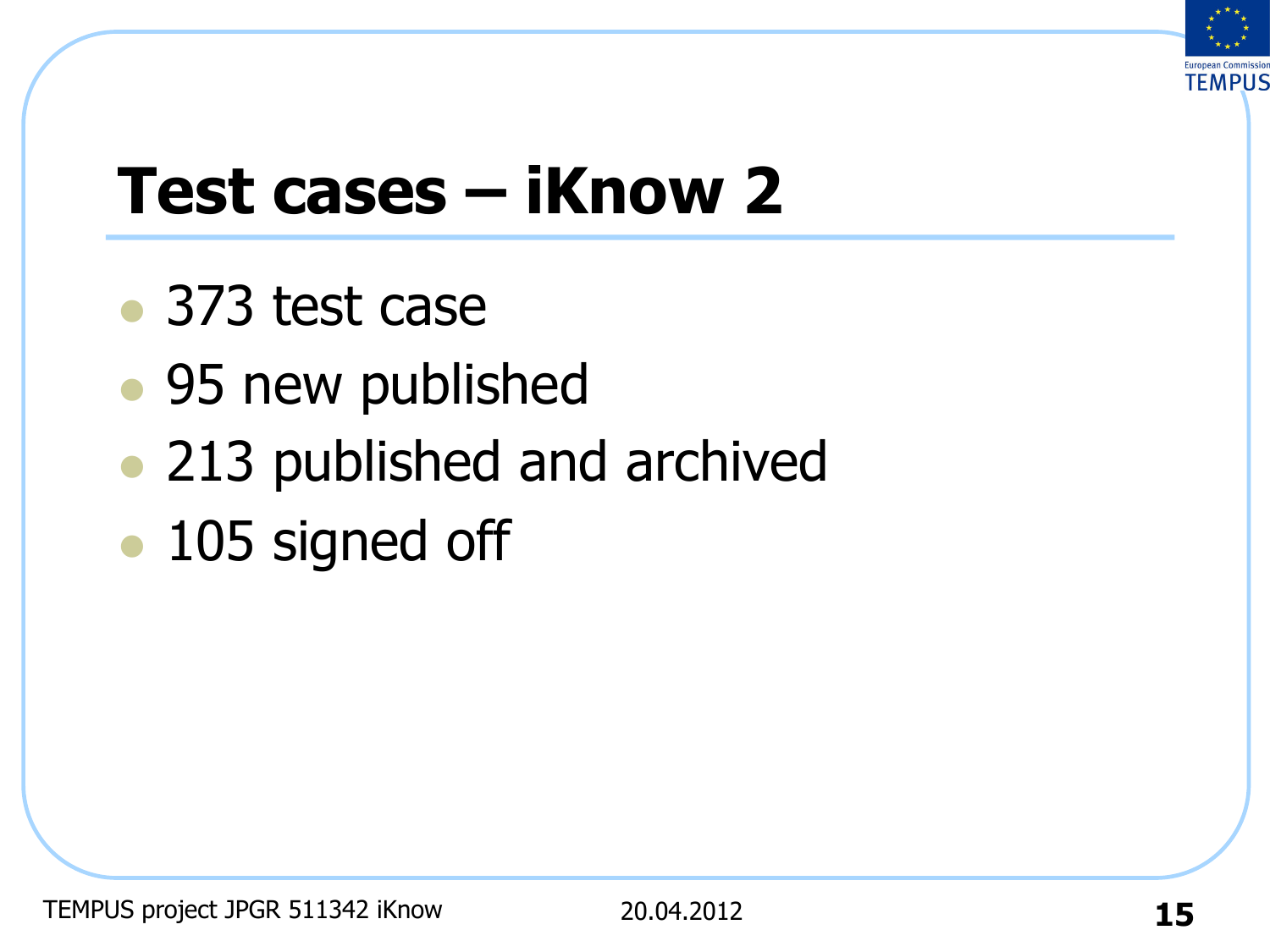

#### **Test cases – iKnow 2**

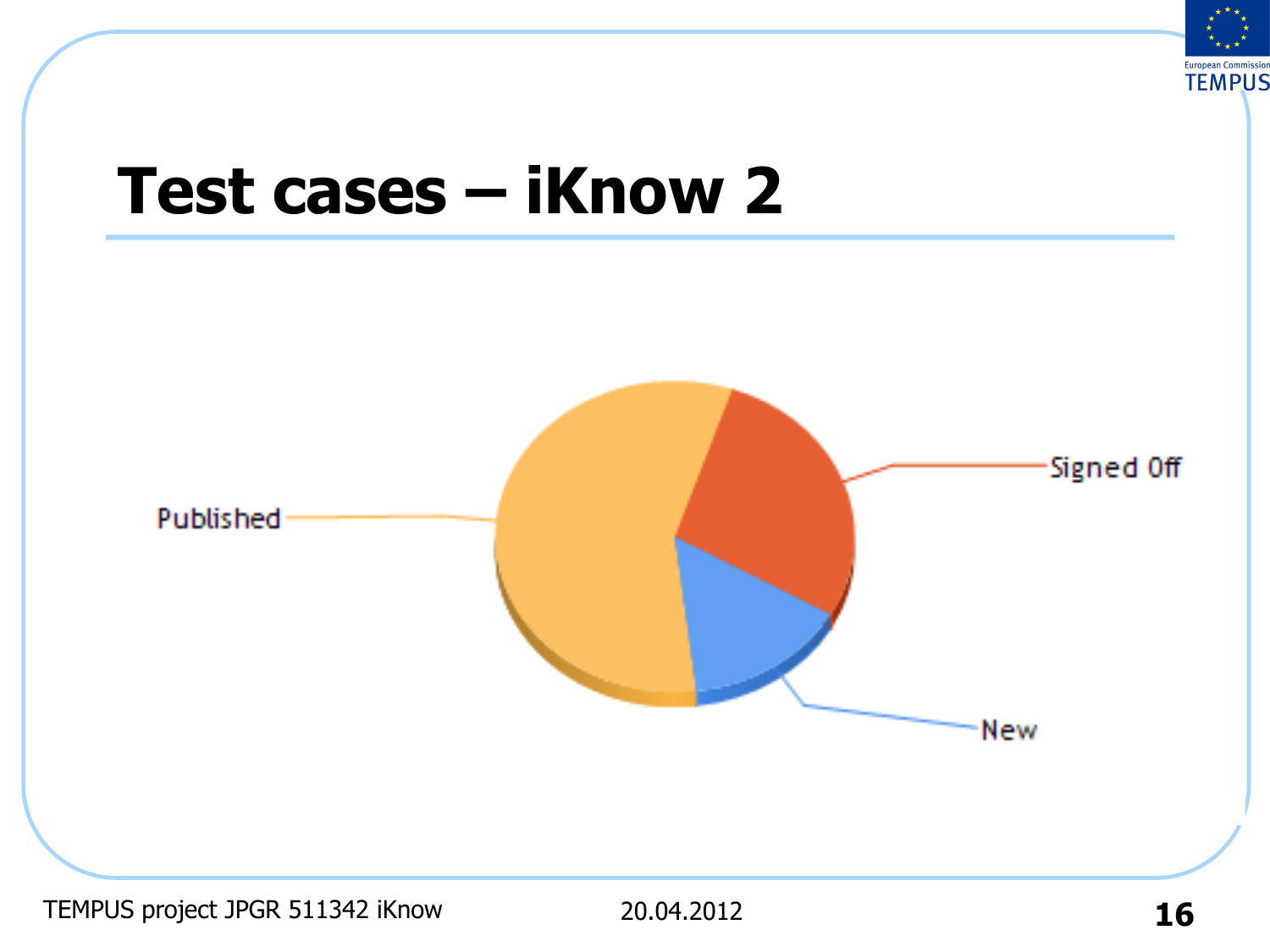

# **Test cases executions for iKnow 2**

- 155 executions of test cases
- $\bullet$  15 successful
- $\bullet$  140 failed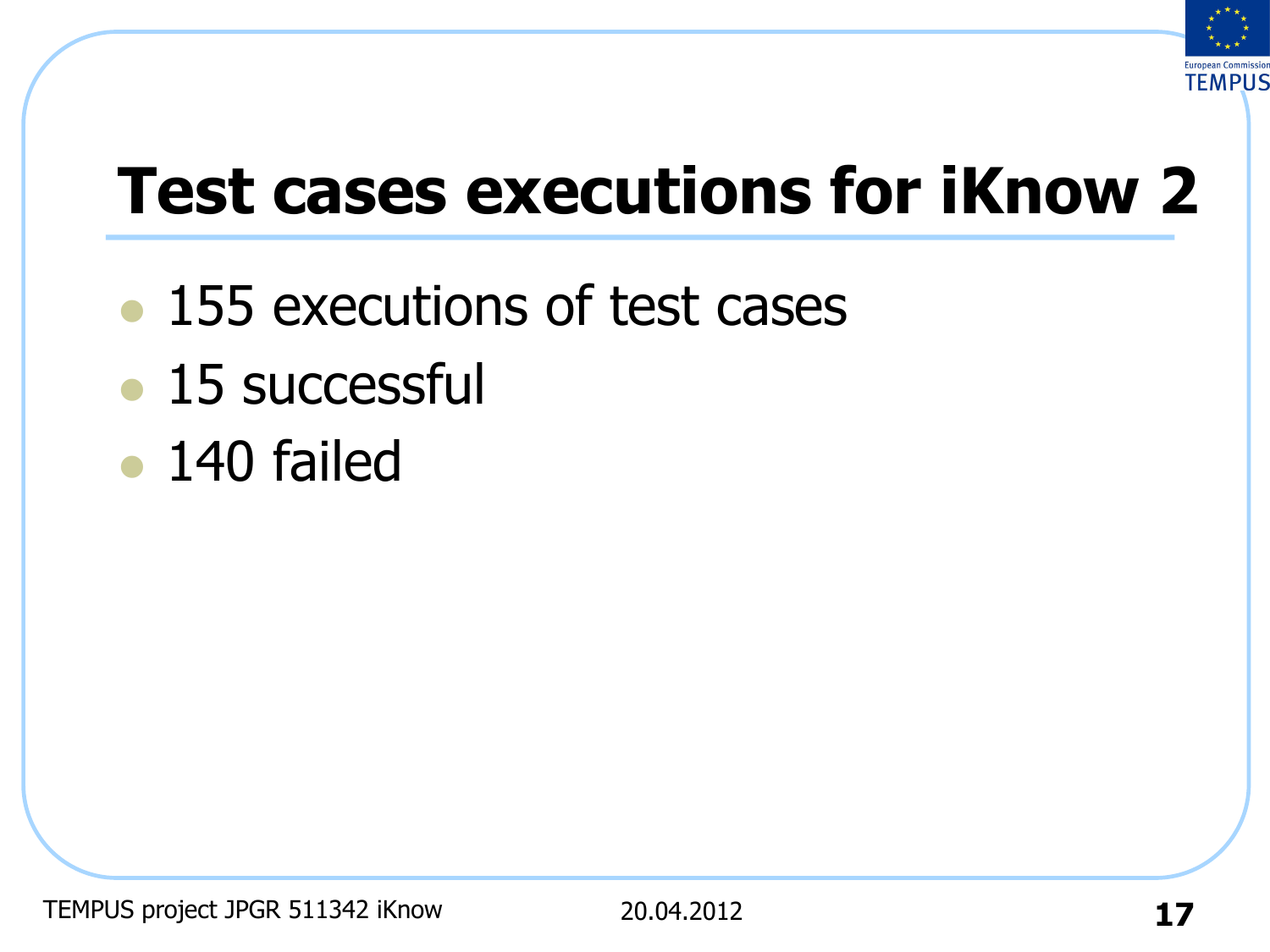

#### **Test cases – iKnow 2 modules**

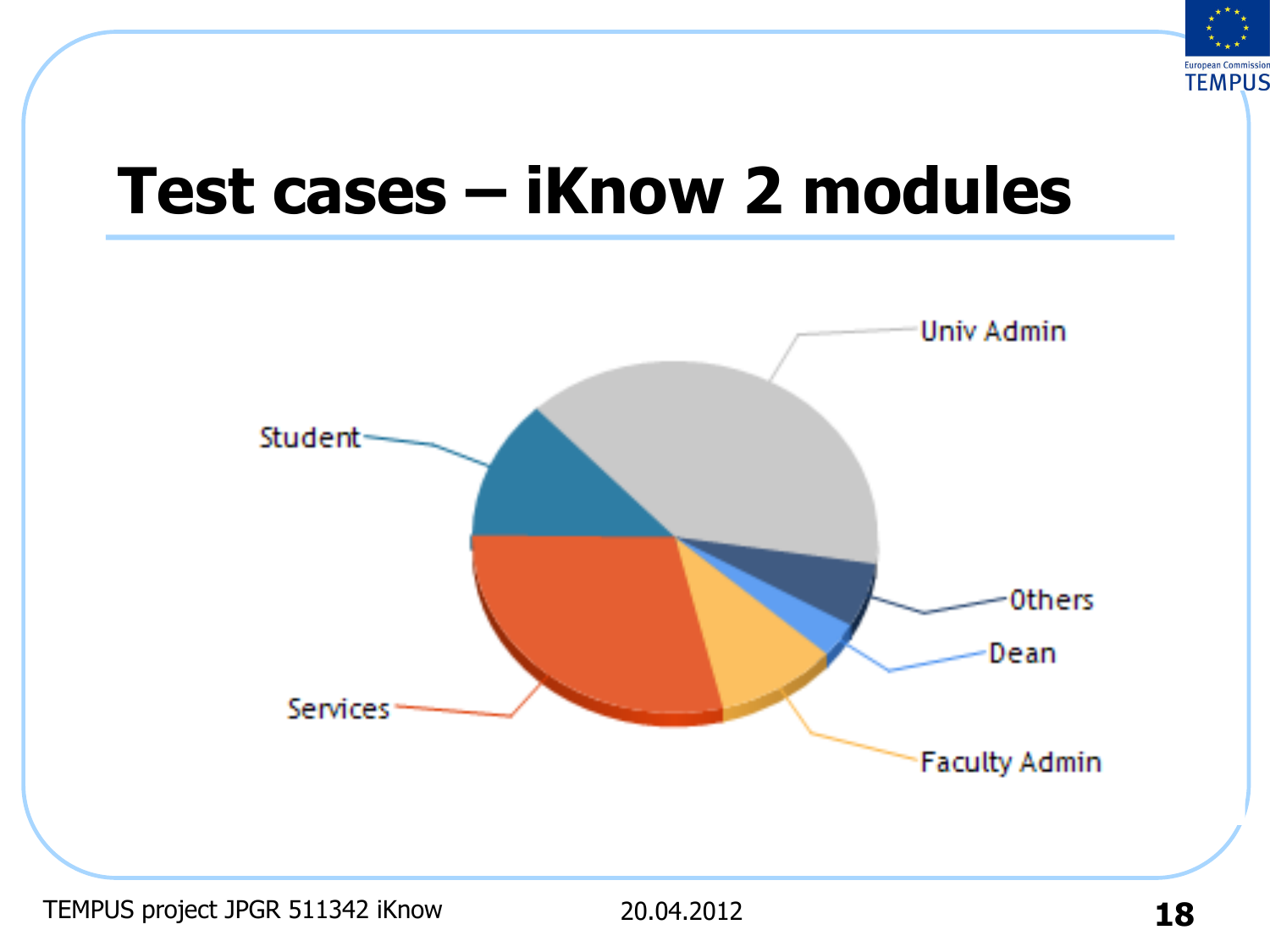

#### **iKnow 2 – who performed**

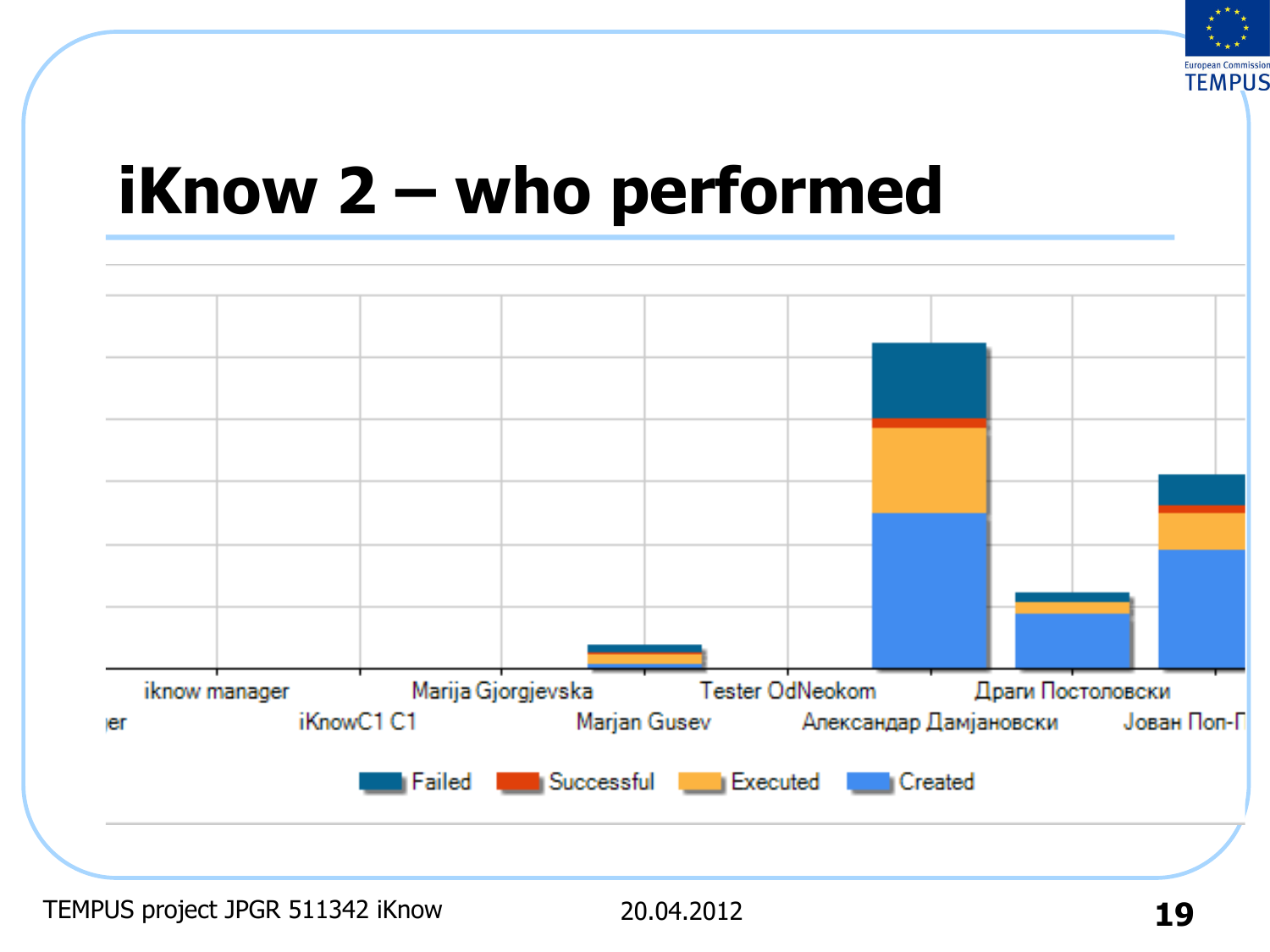

#### **iKnow 1 – june – july 2011**

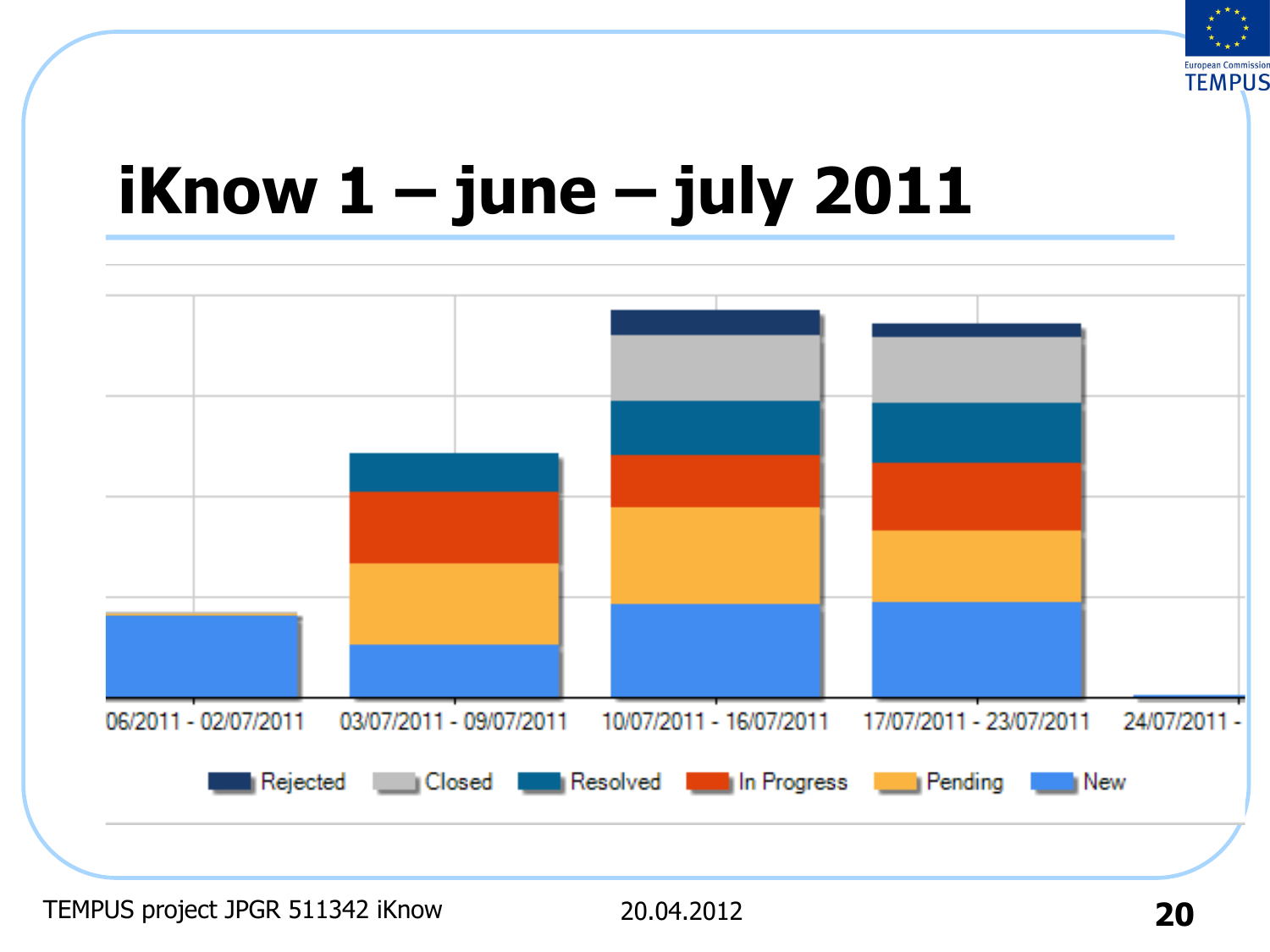

### **iKnow 1 – july – august 2011**

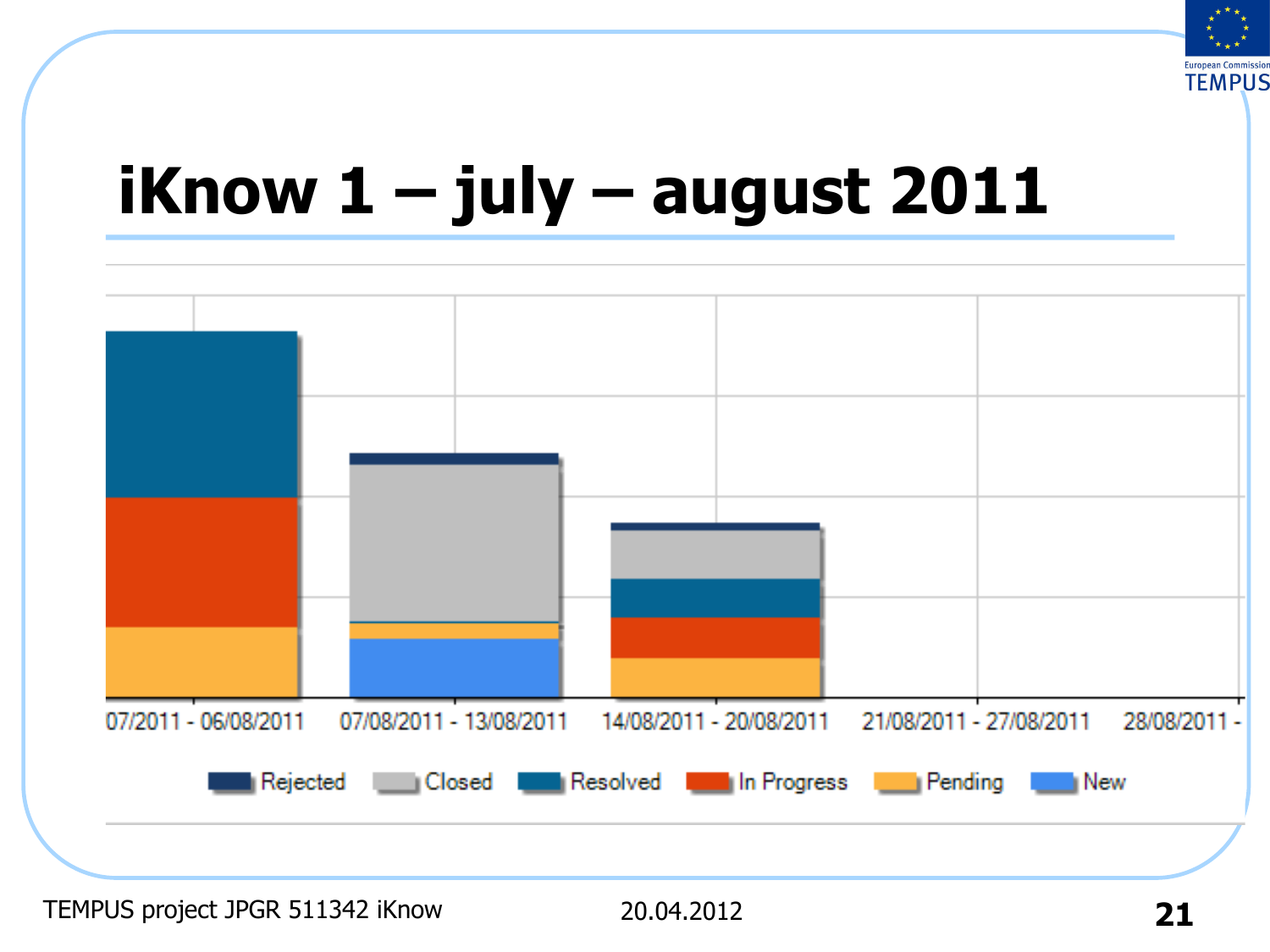

### **iKnow 2 – timings 2011**

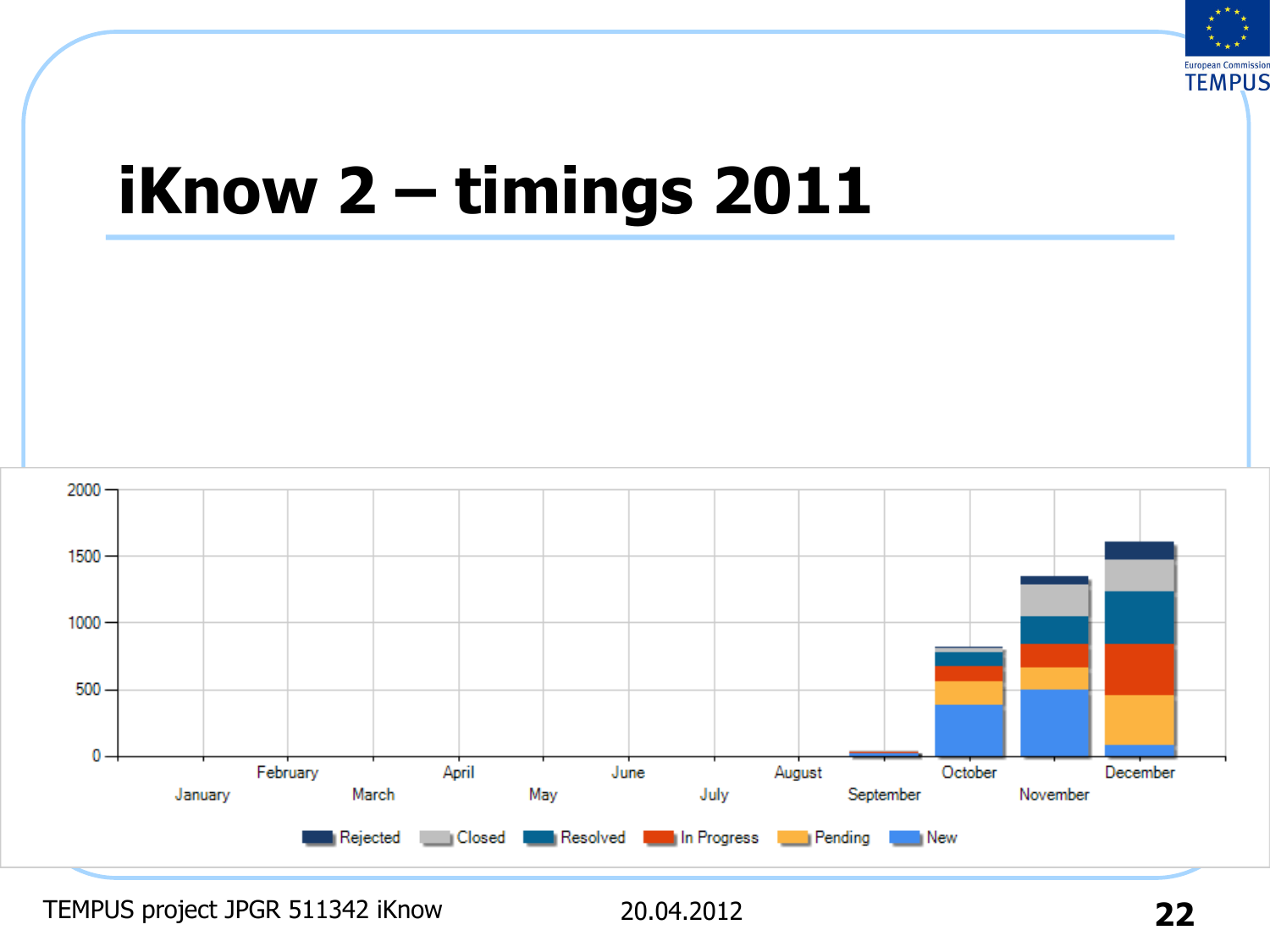

### **iKnow 2 – timings 2012**